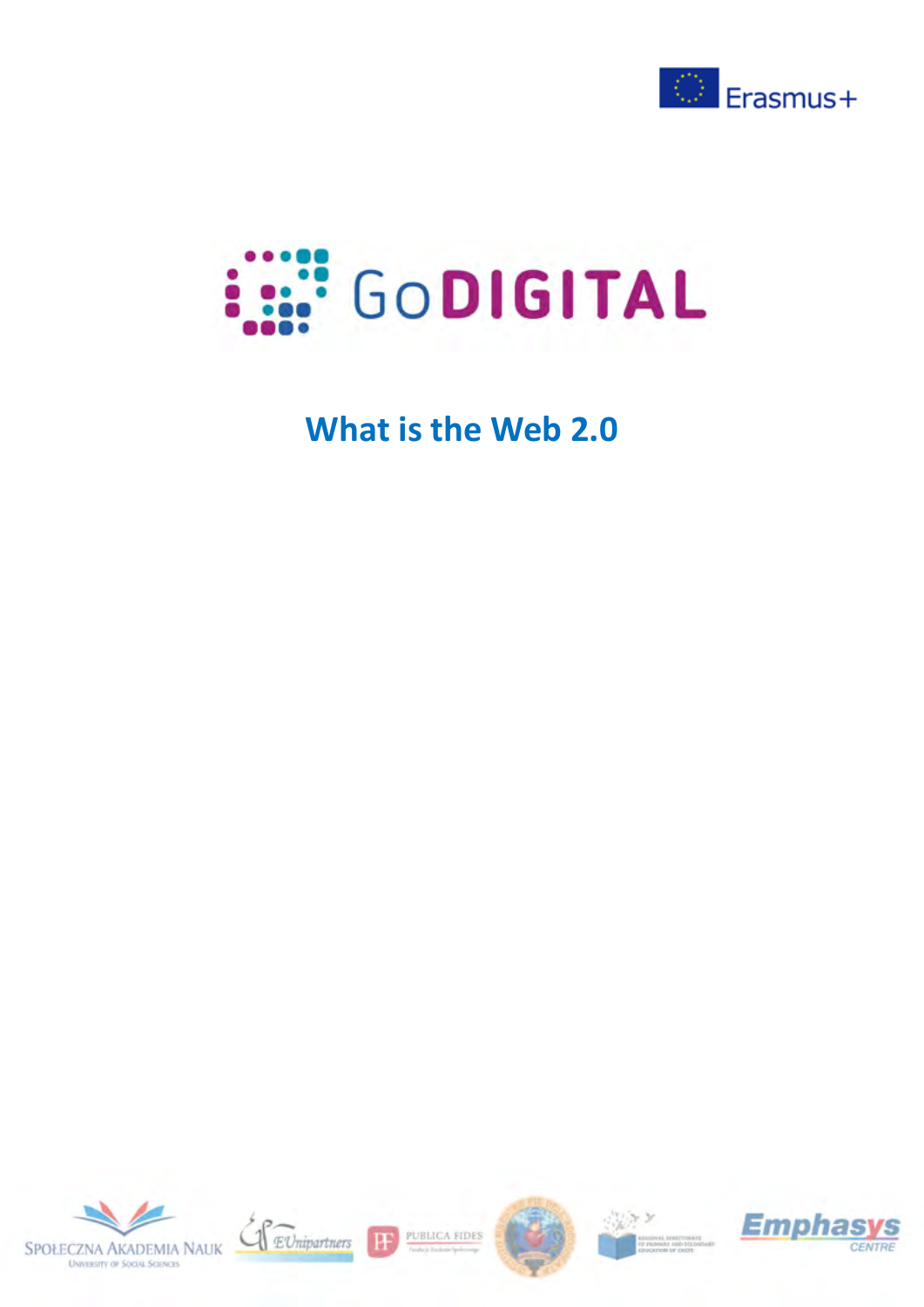

# **2.2.4 TOPIC 4: INFORMATION MANAGEMENT 2.2.4. TOPIC 4: INFORMATION MANAGEMENT**

## **2.2.4.1 – The Google Drive and its apps**

Providing reliable, cheap and fast internet access is linked to the idea of the cloud. The bases of this idea are mainly economic and technical: data in the cloud do not know geographic constraints because it is accessible from everywhere, it has a low cost, it is not lost if a computer is damaged, it uses software that is constantly renewed etc. Apart from these, however, there are opportunities for teaching and learning.

Files in the cloud can be accessed by their creator, but they can be accessed by other users also (if their creator allows it). A representative example is the service/application known as Google Docs. Users who have a Gmail account (important but not always necessary) can use online word processor software, spreadsheets, image editing, presentations, databases, and questionnaires. The user has access to the relevant software through the internet and is not installed in his/her own computer. In addition, the

documents created (such as pictures, questionnaires, etc.) are stored in the cloud, so they are accessible from everywhere and shared by many users (ITCP, 2017).

This latter feature, in fact, makes them important teaching and learning tools that can be exploited in many ways, tools that promote current qualities in education (eg collaboration: collaborative creation and management of documents, forms, presentations etc., sharing, familiarizing students with modern data and applications, contributing to collective creations, and finally to collective intelligence) and instruments that promote pedagogical principles.

In addition to the service mentioned above, other apps that can be used in education (YouTube, Google Classroom, Maps, Photos, Translate, etc.) are available.



1

The following sections aim to familiarize teachers with the use and basic application functions that allow the storage, organization and sharing of information and the coconfiguration of text, presentation and form files. They also aim to provide suggestions for their pedagogical and didactic use.

#### **2.2.4.1.2 Create a Google Account and get acquainted with the most basic Google Apps**

order to create a Google account we start from the address: https://accounts.google.com/signup/v2/webcreateaccount?hl=en-GB&flowName=GlifWebSignIn&flowEntry=SignUp

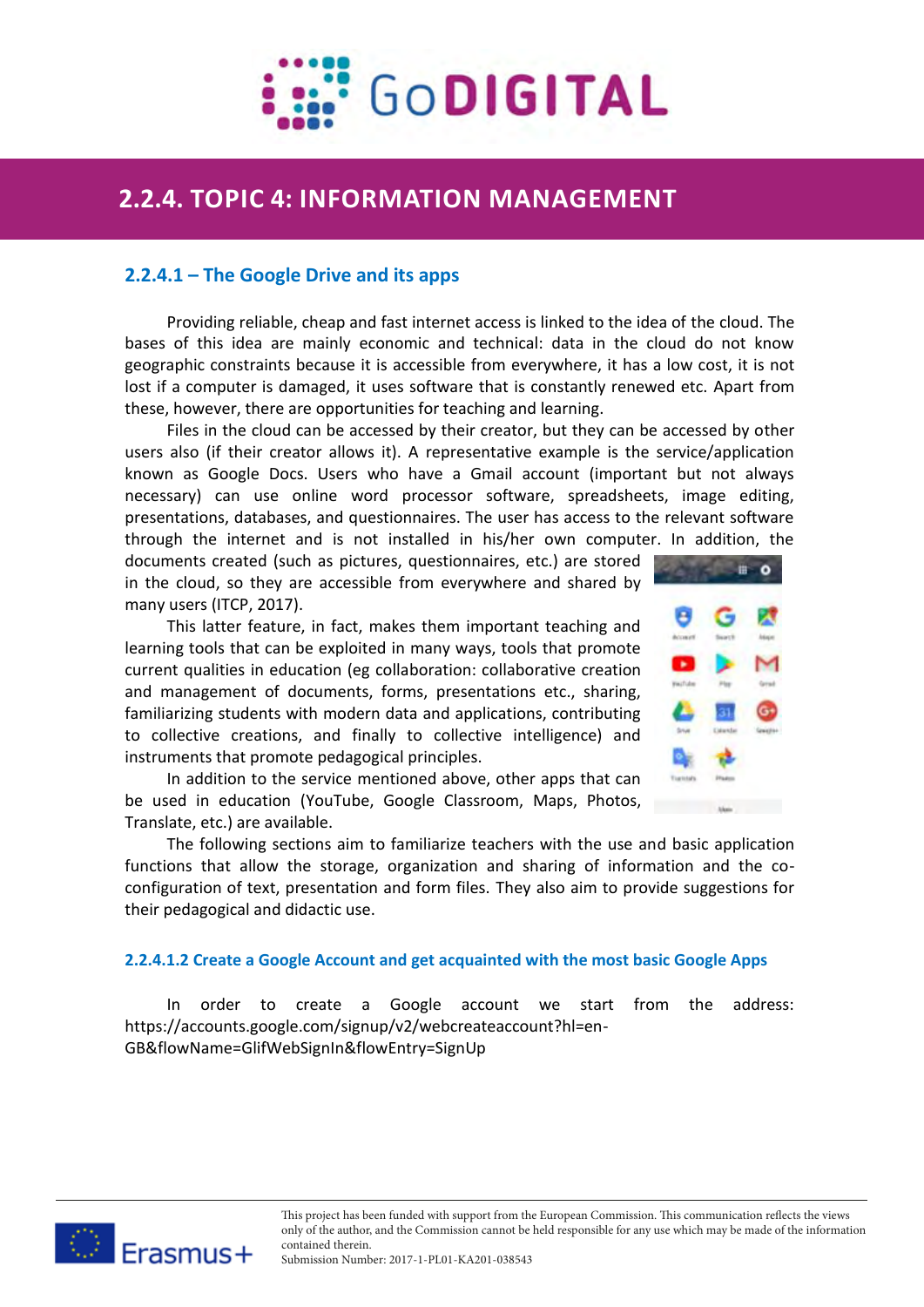

| Google                                |                                                             |                   |                           |
|---------------------------------------|-------------------------------------------------------------|-------------------|---------------------------|
|                                       | Creete your Google Account                                  |                   |                           |
|                                       |                                                             |                   |                           |
| First dustre.                         | List Arams                                                  |                   |                           |
| <b>UNITED ATES</b>                    |                                                             | <b>Gernal</b> com |                           |
| You can alwielters numbers & petrolet |                                                             |                   |                           |
|                                       | Der my car int antilla filterna instruct                    |                   |                           |
| Parmich                               | Continue                                                    |                   | One account All of Google |
| ayrczynta                             | Like if or more characters with a major internal markets if |                   | wishing for you.          |

We fill in the details requested (name, surname, username and password). We follow all the steps by pressing "Next" each time and following the prompts of the screen. This process is also a Google Account creation for all of the company's services (Google+, YouTube, etc.). Google provides a number of applications, including Google Drive. In the next sections it is presented the way of its use and exploitation. Some other apps that are typical and quite usable in education are: Google Maps, Google Photos, Google Classroom, Youtube, Translate, Calendar, Google+ and some more. All of them are collaborative applications and use the cloud for their organization and storing.

### **2.2.4.1.1 Uploading, storing and organizing data in the cloud (Google Drive)**

Google Drive is a cloud storage service with 15 GB of free space (together with Gmail). In order to use the application, we open the Google Drive from the Google apps' page.



It is necessary to have an active Google account to access the application. If we already have an email address in Gmail, we enter using username and password.

> This project has been funded with support from the European Commission. This communication reflects the views only of the author, and the Commission cannot be held responsible for any use which may be made of the information contained therein.

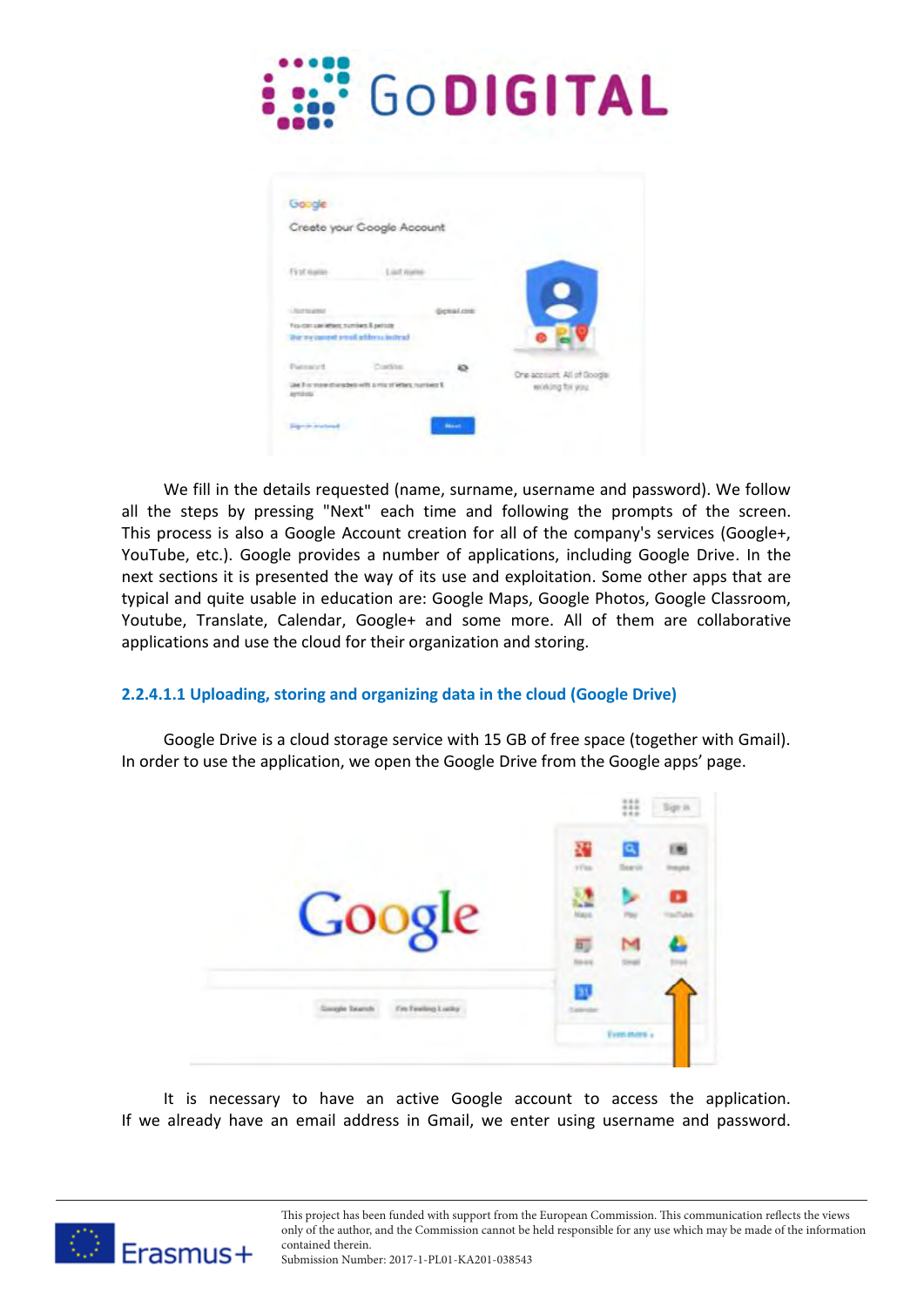

Otherwise, we do what was described before or we gain access by clicking on the "Create Account" and filling in, on the page that opens, the information and data required. In this way we can directly create a Gmail account.

| <b>ET</b> Foreston |                                        | A 1.94 lines permissing at our 20, & he free thank from                                                                                               |                                                                                                |                                                                                                              | $\sim$ |
|--------------------|----------------------------------------|-------------------------------------------------------------------------------------------------------------------------------------------------------|------------------------------------------------------------------------------------------------|--------------------------------------------------------------------------------------------------------------|--------|
|                    |                                        | C  (2 . A Statistic products them the charges of<br>Riving States, Electronic Brown Highler # M History Clarks & B History, Electronic Marie # States |                                                                                                |                                                                                                              |        |
|                    | Drive                                  | Q . Twenty Divisi                                                                                                                                     |                                                                                                |                                                                                                              |        |
|                    | Filipin                                | My Drive -                                                                                                                                            |                                                                                                |                                                                                                              |        |
|                    | <b>Mill Browns</b>                     | <b>Shakin permanent</b>                                                                                                                               |                                                                                                |                                                                                                              |        |
| $\sqrt{2}$         | <b>Provident</b>                       | <b>DISSUELLY</b><br><b>SOMETIME AND</b>                                                                                                               |                                                                                                | <b>CONTRACTOR</b>                                                                                            |        |
| £.                 | Digest 4:01-446                        | <b>Telephone</b><br>z                                                                                                                                 |                                                                                                |                                                                                                              |        |
|                    | <b>Corner</b>                          |                                                                                                                                                       |                                                                                                |                                                                                                              |        |
|                    | The country of the                     | and Tringful, Procouped Audio mec.<br><b>D</b> formula<br><b>Five assessed I will have</b><br><b>Secretary Scott</b>                                  | <b>B</b> Box Fulfillians<br><b>Recognizing Freehold</b>                                        | The production mean beam media.<br>vincely grove more still.<br>Teachers and F keet some<br>and it come that |        |
|                    |                                        | Balla TI                                                                                                                                              |                                                                                                | LANT SUZZERIA<br>220                                                                                         |        |
|                    | <b>Richards</b>                        | <b>Bit Michelsberg</b>                                                                                                                                | $\sim$                                                                                         | In an Mill an                                                                                                |        |
|                    | <b>Stranger</b>                        | Bimier part time                                                                                                                                      | $\sim$                                                                                         | ٠<br>22 Stort 2014 1991                                                                                      |        |
|                    | 71316-211-14 post<br><b>PULL COAS</b>  | ETRINA Annibilizing ESTAGART, ESTERIT ad JL                                                                                                           | $\sim$                                                                                         | $-100$<br>The firms                                                                                          |        |
|                    |                                        | (4754) Provancia resista 2451-445; SVEDS Lab at                                                                                                       | $\cdots$                                                                                       | Allen, Hirrican<br>1.140                                                                                     |        |
|                    |                                        | planted all for control, in quality directly widers, measured with all                                                                                | $\frac{1}{2} \left( \frac{1}{2} \right) \left( \frac{1}{2} \right) \left( \frac{1}{2} \right)$ | 3 Inc. 221 Fire<br>A Links                                                                                   |        |
|                    | list dassigned best fac.<br>Electronic | 7 Brazil Holds, Intuitigationship benter gress currentalisms, 23.77.                                                                                  | $\frac{1}{2} \left( \frac{1}{2} \right) \left( \frac{1}{2} \right) \left( \frac{1}{2} \right)$ | If they pay in the                                                                                           |        |
|                    |                                        |                                                                                                                                                       |                                                                                                |                                                                                                              |        |

**Uploading and storing a file**

To upload a file or folder from our computer, we click on "New" on the top left of the screen and select a file or folder. A window will open that contains the files or folders of our computer. We can simply select and upload the desired file or folder. The file is stored in the available Google Drive space and can just stay stored there and accessed by any computer or other users selected by the Google Account holder (account creator/manager). Then clicking on "My Drive" we can see the files or folders we have uploaded.

We can upload and store about 30 different kinds of files on Google Drive. They include well-known file types such as doc, pdf, xls, jpg, etc, but also Photoshop, Illustrator, and others.

Additionally, on Google Drive, we can upload and open files we can't open in our computer as we may not have the corresponding program set up. If e.g. we can't open a docx file on our computer we can upload it to Google Drive and open it from there. To organize the files on Drive, it is possible to place them in folders we create by clicking on «My Drive-New Folder" menu.

The application itself automatically classifies the files in "recent", "shared with other users" and "starred" namely. marked by the user with a star (as important maybe).

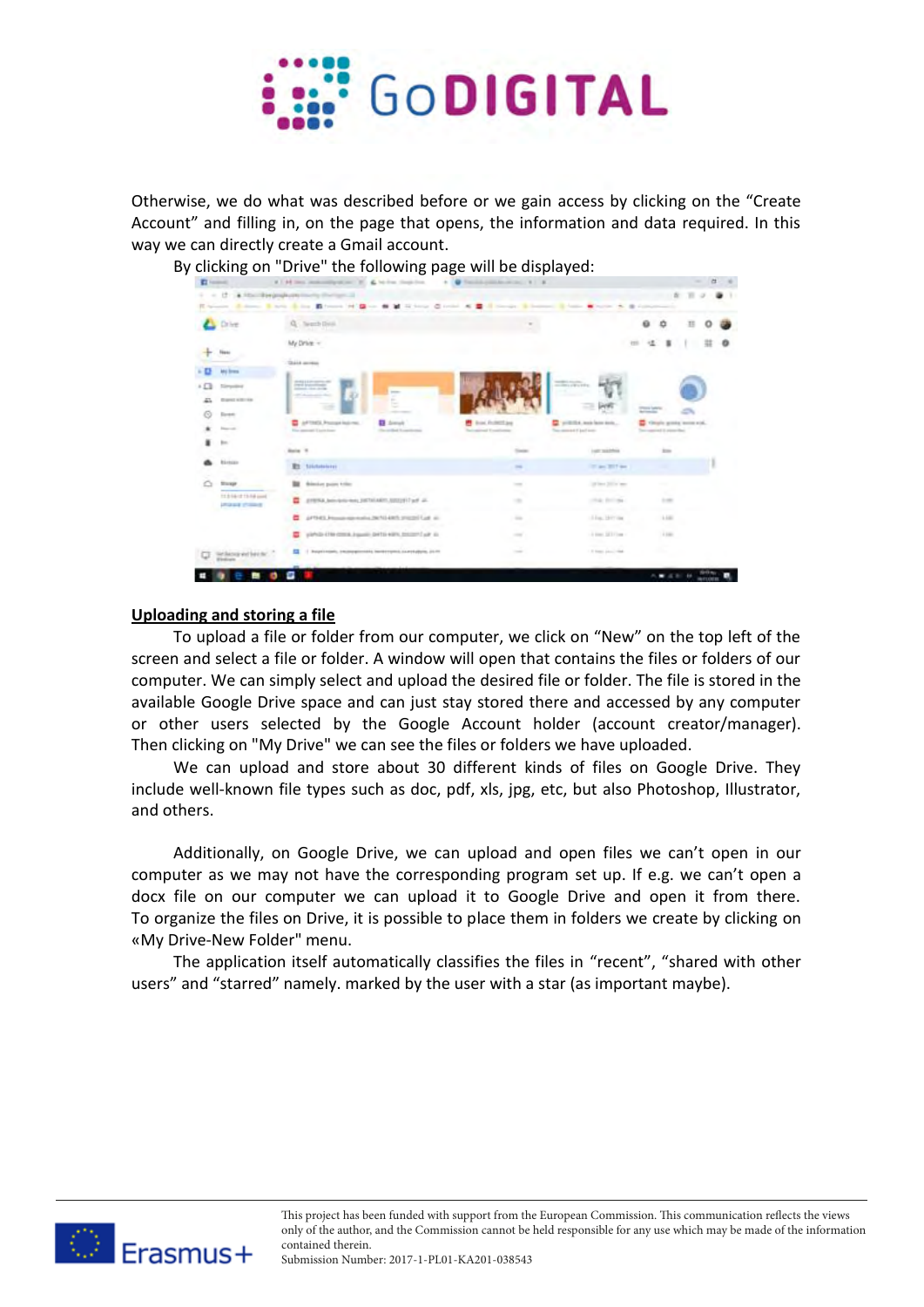

|                           | $\alpha$<br>Strait & Drive                                                                                          |                     |
|---------------------------|---------------------------------------------------------------------------------------------------------------------|---------------------|
| Drive                     |                                                                                                                     |                     |
| New                       | My Drive. -                                                                                                         |                     |
|                           | Quickaccess                                                                                                         |                     |
| My Drive<br>٠<br>e        |                                                                                                                     |                     |
| $+$ $\Box$ 0<br>Computers |                                                                                                                     |                     |
| 盀<br>Shared with ma       | Project Ohio Amgraing Stracks conting and Lagoston<br>matter tight lots it but it by there is truck.                |                     |
| Recent<br>0               |                                                                                                                     |                     |
| <b>Starred</b>            | ÷<br>GODIGITAL_Attendance List_<br>GoDigital Handware.docx<br>CU.<br>You coared this aronth<br>You romen't bis week |                     |
| 田田                        |                                                                                                                     |                     |
| Backups                   | Name &                                                                                                              | CWT                 |
|                           | 贮<br>Υλυχό Ειδικής Αγωνής                                                                                           | ms                  |
| Shoeaga<br>C              | <b>REAL Advise A section</b>                                                                                        | <b>The American</b> |

Finally, the files stored on the drive can be shared with other users with rights (edit, read, or comment) decided by the administrator/owner of that Google account, as it is being discussed in the next section.

## **2.2.4.1.3 Creating, managing, sharing, giving user permissions and cooperating in shared docs and presentations**

#### **Creating and sharing a file**

Google Drive allows the creation and co-management of documents, slides, spreadsheets, forms, maps, designs, websites, and other applications.

To create a new file in Google Drive, we do not need to have this program installed on our computer. All we have to do is click the "New" icon on the left top of the screen and choose the type of file we want to create from the list that appears.

The options given to us are displayed this way:

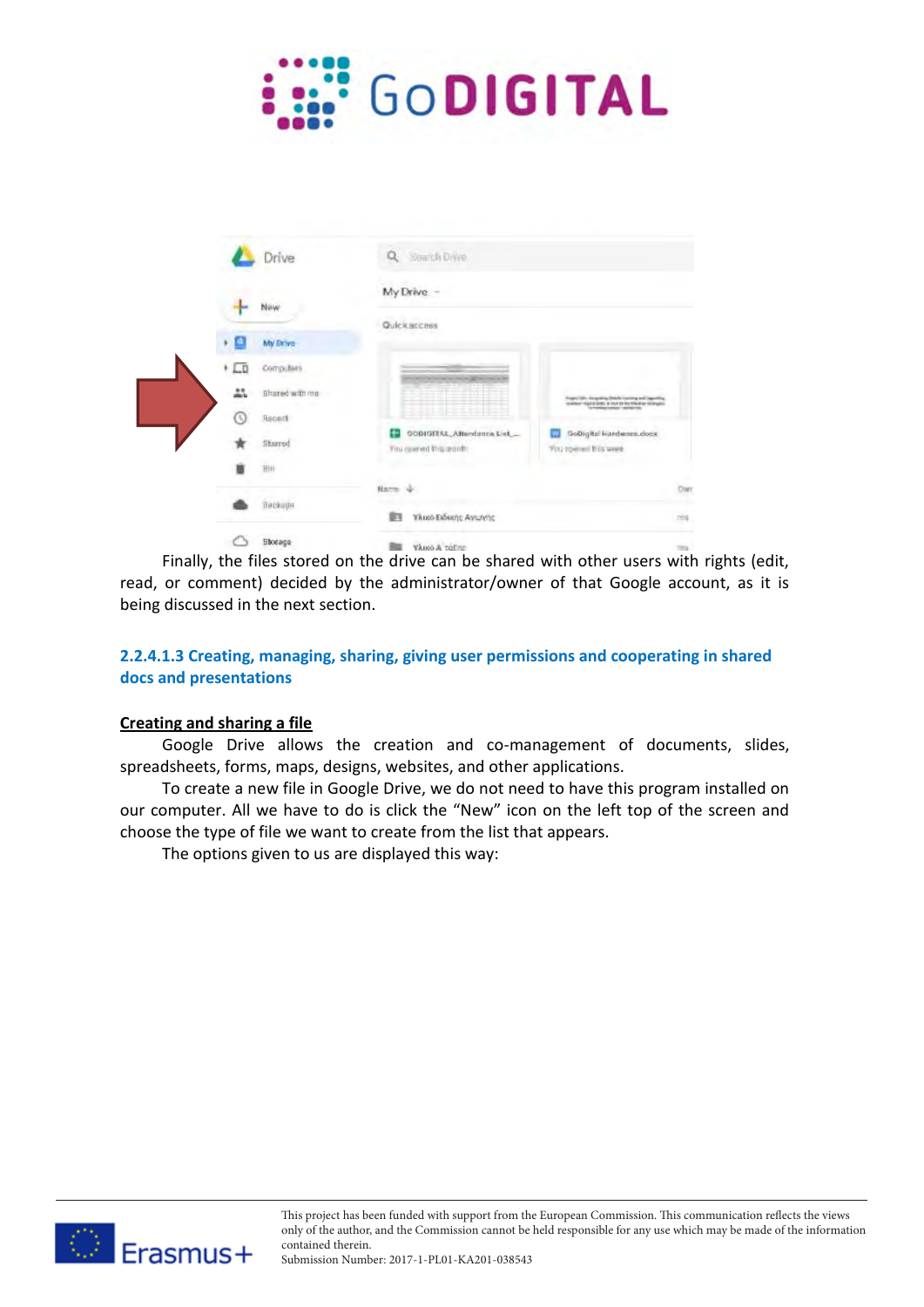

| <b>El</b> intentos                    | R M rins distants signal on X & My link - Gregatives                      |
|---------------------------------------|---------------------------------------------------------------------------|
|                                       | = C & Hangikhrapogliourn/immer-silmhayes-32                               |
|                                       | E Newvord. I Holyer, I Knivy I lave I leaded M I can I i H Holyer C Order |
| Drive                                 | Q. Search Drive                                                           |
|                                       | <b>A.A.I Particula</b><br>÷                                               |
| Folder                                | <b>BIES</b>                                                               |
| File upload                           |                                                                           |
| Folder coload                         |                                                                           |
| Google Doce                           | ٠,                                                                        |
| Google Sheets                         | <b>Dies</b> Grati                                                         |
| ucope sopra                           | απηγός για απτιλύγια απτ<br>18                                            |
| More                                  | ¥.<br>Guude Furne<br>⊟<br>٠                                               |
|                                       | Google Drawings:<br>ь<br>Ransi +                                          |
| Backlain -                            | Google My Maps                                                            |
|                                       | ■ 16<br>Google Sites<br>e                                                 |
| Storige                               | $0$<br>Connect more apps                                                  |
| FL II Glueb 15 CR sand                |                                                                           |
| UPCRATE STORAGE                       | <b>RIPLE-HENVEL LEVEL FIRLE-HENVELE TRUNISIEN IN IT (2450)</b>            |
|                                       | JEPTERS, Procopa-tupi-motiva_DKTIO-KRETL_01022017.pdf - JJL               |
|                                       | (eSPUD) STIN ODESA_Expertis_DIKTIO KRITE_02022017.pdf 22                  |
| Dat Bacioza and Syric for<br>Mindows: | 1. Χαφετισμός, επιμερφωτικές συναντήσεις Σεπτύμβρης 2019.                 |

By clicking e.g. on "New" and on «Google docs- Blank document» a blank page of a new document will appear:



A text editor It will open, that resembles the usual text editor and has most editor tools of a text processor. Whatever we write on this file will be automatically saved without having to make any choice. To give a name to that document, we click on the File menu in "Rename", write a filename and press OK.

In the files we create, we can give rights to other users to process them (shared document). That's a big advantage of the program. We can even decide that more than one

> This project has been funded with support from the European Commission. This communication reflects the views only of the author, and the Commission cannot be held responsible for any use which may be made of the information contained therein.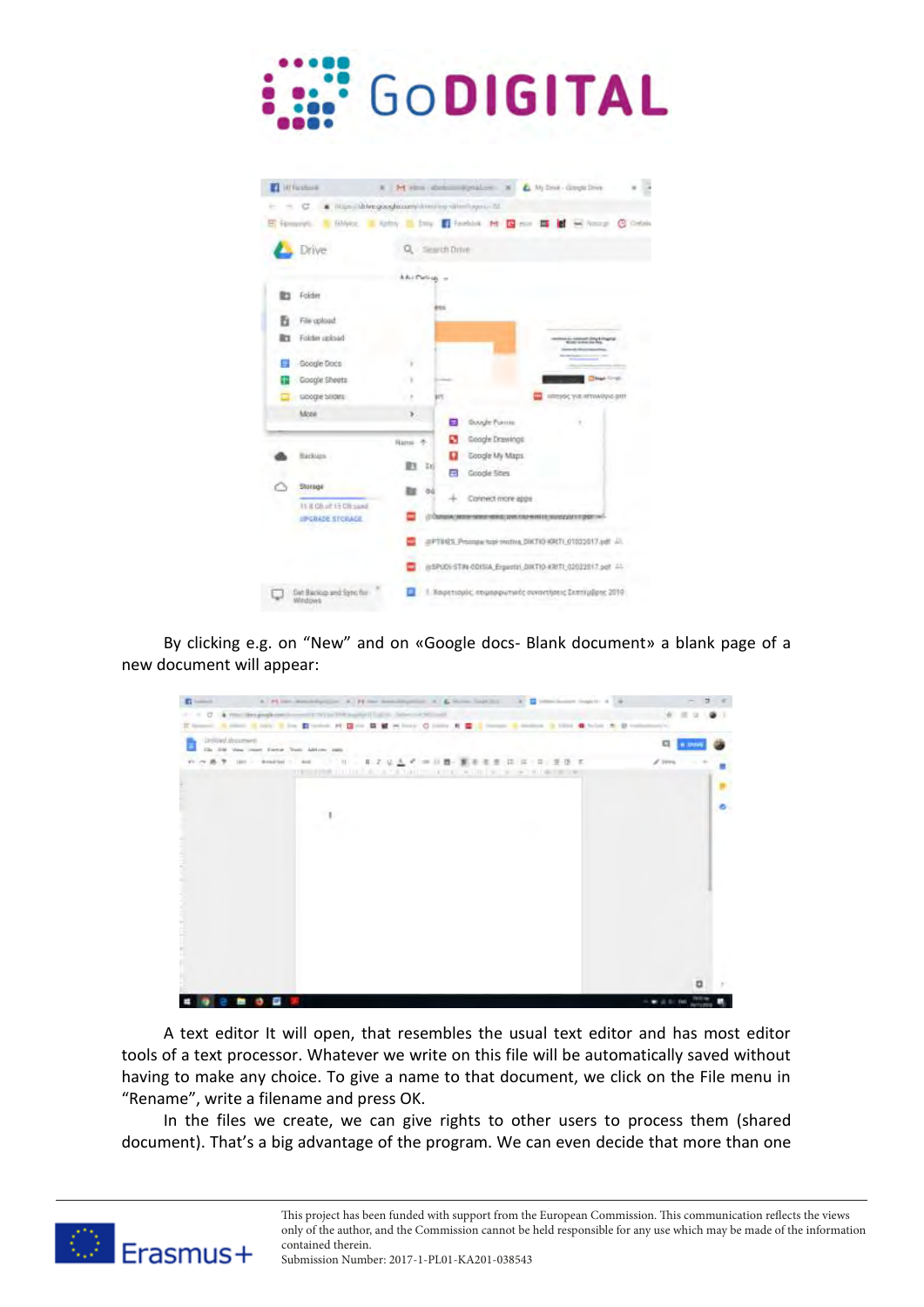

uses can work at the same time on the same document, writing, modifying, correcting and completing wherever they want. This promotes teamwork and cooperative actions. Of course, synchronous and asynchronous collaboration capabilities are provided in the same document where editing rights have been given to users. We can share a document by rightclicking on the document that we want to share and choosing "Sharing."

|            | Littung               |         | Q. Barriotte                                    |   |                                                                   |   |                                                                     |        |                                                    | ۰                                        |  |
|------------|-----------------------|---------|-------------------------------------------------|---|-------------------------------------------------------------------|---|---------------------------------------------------------------------|--------|----------------------------------------------------|------------------------------------------|--|
|            | <b>Since</b>          |         | My Ditve =                                      |   |                                                                   |   |                                                                     |        |                                                    |                                          |  |
|            | <b>HILDFee</b>        |         | Dolck armes                                     |   |                                                                   |   |                                                                     |        |                                                    |                                          |  |
| $v \Omega$ | <b>STATISTICS</b>     |         |                                                 |   | The age of the<br><b>CONTRACTOR</b><br>_____<br><b>STATISTICS</b> |   | and the party of<br>diam'r.                                         |        | <b>ETHIC STREET</b>                                | <b>Canada</b>                            |  |
| 品          | <b>Robert and me.</b> |         | Ξ                                               |   |                                                                   |   | <b>CONTRACTOR</b>                                                   |        |                                                    | $\sim$<br>÷                              |  |
|            | <b>Bound</b>          |         |                                                 | ۰ | Throne.                                                           |   |                                                                     |        |                                                    |                                          |  |
|            | Nevas                 |         | <b>D</b> International<br>has seened trans-     |   | Ct. Speciality                                                    | × | <b>American</b> Britis                                              |        | <b>Contactment Instead.</b><br>Top approved design | <b>D</b> limit<br><b>Banadian Person</b> |  |
|            | $\mathbb{R}$          |         |                                                 |   | "L. Hors.                                                         |   |                                                                     |        | and the same                                       | --                                       |  |
|            |                       | known 4 |                                                 |   | 103. Gal stumable late                                            |   |                                                                     | Texas. | Law excellence                                     | -hite sites                              |  |
|            | <b>Bankage</b>        | -       |                                                 |   | $Q_1$ . Landsky                                                   |   |                                                                     |        |                                                    |                                          |  |
|            | <b>COL</b>            |         | <b>BY</b> TRANSVILLE                            |   | E1 Morm                                                           |   | $\frac{1}{2} \left( \frac{1}{2} \right) \left( \frac{1}{2} \right)$ |        | 2120.07146                                         | ٠                                        |  |
|            | <b>Bondar</b>         |         | The Directory project trains                    |   | * 400mm                                                           |   | $\sim$<br>$\frac{1}{2} \left( \frac{1}{2} \right)^2$                |        | 25 PAL2011 Sap-                                    | $\sim$                                   |  |
|            | 114 ya at 19 of your  |         |                                                 |   | El bruno.                                                         |   | $\sim$                                                              |        | <b>SCORE</b>                                       | <b>Service</b>                           |  |
|            | <b>PANIESTANI</b>     |         | <b>Controller and Controller Avenue Control</b> |   | <b>A STORY OF</b>                                                 |   | The party                                                           |        | man for year.                                      | <b>CALC</b>                              |  |
|            |                       |         | <b>All County</b>                               |   | <b>TT MAKERSON</b>                                                |   |                                                                     |        | <b>STATISTICS</b>                                  | <b>Links</b>                             |  |
|            |                       |         | and the local property of the con-              | ٠ | <b>EUMINAL</b>                                                    |   | <b>START</b>                                                        |        | Court Services<br><b>State Council</b>             | T. Mar.                                  |  |
|            |                       |         | USEWATER SHIPS For                              |   |                                                                   |   | <b>COLLEGE</b>                                                      |        | J king call Copy                                   | 1.3.61                                   |  |

For a shared document we need to determine which specific individuals we are addressing for cooperation and the rights we give them to use it (editing, commenting or reading only). We invite partners/participants through their emails and those who open the document from the invitation they receive in the emails, co-operate and co-modify the document with others, who have similar rights including the administrator.

|                                                             | The company of the annual service of the company of the Minimum section of a                                  |                                                                                                                                                                                                                                                                                                                                                                                                                                                                            |                       |                                |                               |                                                                       |      | $B \rightarrow$ |
|-------------------------------------------------------------|---------------------------------------------------------------------------------------------------------------|----------------------------------------------------------------------------------------------------------------------------------------------------------------------------------------------------------------------------------------------------------------------------------------------------------------------------------------------------------------------------------------------------------------------------------------------------------------------------|-----------------------|--------------------------------|-------------------------------|-----------------------------------------------------------------------|------|-----------------|
| E   C   Wint/Mikego/Jester Himmy-dis-                       |                                                                                                               |                                                                                                                                                                                                                                                                                                                                                                                                                                                                            |                       |                                |                               | <b>SET</b>                                                            | 15.9 |                 |
|                                                             | Howard I step. I tree I be I tomat of B = B I Hour Colore & B i bears I because I ten B tales & B Assessments |                                                                                                                                                                                                                                                                                                                                                                                                                                                                            |                       |                                |                               |                                                                       |      |                 |
| <b>C</b> Die                                                | <b>R. Home Little</b>                                                                                         |                                                                                                                                                                                                                                                                                                                                                                                                                                                                            |                       |                                |                               |                                                                       | m    |                 |
| <b>PARKET</b><br><b>THE SHARE</b>                           | MrDNe +<br><b>Good comment</b>                                                                                |                                                                                                                                                                                                                                                                                                                                                                                                                                                                            |                       |                                |                               |                                                                       | 罪    |                 |
| o<br><b>STANDARD ST</b>                                     |                                                                                                               | $\frac{1}{2} \left( \frac{1}{2} \right) \left( \frac{1}{2} \right) \left( \frac{1}{2} \right) \left( \frac{1}{2} \right) \left( \frac{1}{2} \right) \left( \frac{1}{2} \right) \left( \frac{1}{2} \right) \left( \frac{1}{2} \right) \left( \frac{1}{2} \right) \left( \frac{1}{2} \right) \left( \frac{1}{2} \right) \left( \frac{1}{2} \right) \left( \frac{1}{2} \right) \left( \frac{1}{2} \right) \left( \frac{1}{2} \right) \left( \frac{1}{2} \right) \left( \frac$ |                       |                                | <b>THE VISION</b>             |                                                                       |      |                 |
| 共<br><b>Bank All Art</b><br>$\Omega$<br>-<br><b>Barnett</b> | Ξ<br><b>ER Station Insurance</b><br><b>TELEVISION IN THE USE</b>                                              | Share with others<br><b>Ponde</b><br>I you turned at senal uniferent.                                                                                                                                                                                                                                                                                                                                                                                                      | GAS Elementar SHA 215 | <b>Parameter</b><br>$\epsilon$ | <b>PERSONAL PROPERTY</b>      | ٠<br><b>FE</b> Away<br><b><i><u>Suppliers from the County</u></i></b> |      |                 |
|                                                             | <b>Service Man</b>                                                                                            |                                                                                                                                                                                                                                                                                                                                                                                                                                                                            |                       |                                | <b>Little markets</b>         | <b>The Ave</b>                                                        |      |                 |
| --                                                          | <b>R1 SHARROOM</b>                                                                                            | $\frac{1}{2} \left( \frac{1}{2} \right) \left( \frac{1}{2} \right) \left( \frac{1}{2} \right)$                                                                                                                                                                                                                                                                                                                                                                             |                       | Automotive                     | <b>M. All Trees Party</b>     |                                                                       |      |                 |
| ۰<br><b>Receive</b>                                         | <b>BM</b> Honding Local Steel                                                                                 |                                                                                                                                                                                                                                                                                                                                                                                                                                                                            |                       |                                | <b>Street College Service</b> |                                                                       |      |                 |
| <b>TITIER STATISTICS</b><br><b>WOODLEDGERS</b>              | pattern was seen to be to control and the                                                                     |                                                                                                                                                                                                                                                                                                                                                                                                                                                                            | $\sim$                |                                | <b>CONTRACTOR</b>             | -                                                                     |      |                 |
|                                                             | The artificial President and the contribution of the Canada and the Canada and the Canada and the Canada and  |                                                                                                                                                                                                                                                                                                                                                                                                                                                                            |                       |                                | <b>HARTON BY</b>              | ــ<br><b>START</b>                                                    |      |                 |
|                                                             | The collection of the Contract Advertisers and the Contract Advertisers and                                   |                                                                                                                                                                                                                                                                                                                                                                                                                                                                            | ٠                     |                                | <b>STANDARD &amp; Many</b>    | <b>START</b>                                                          |      |                 |
| <b>Selection and St. 2</b><br>$\Box$                        | I . Charters require recoverant lengths little                                                                |                                                                                                                                                                                                                                                                                                                                                                                                                                                                            | ٠                     |                                | ---                           |                                                                       |      |                 |
|                                                             | œ                                                                                                             |                                                                                                                                                                                                                                                                                                                                                                                                                                                                            |                       |                                |                               | <b>D. Bandan A. S. B. A.</b>                                          |      |                 |



This project has been funded with support from the European Commission. This communication reflects the views only of the author, and the Commission cannot be held responsible for any use which may be made of the information contained therein.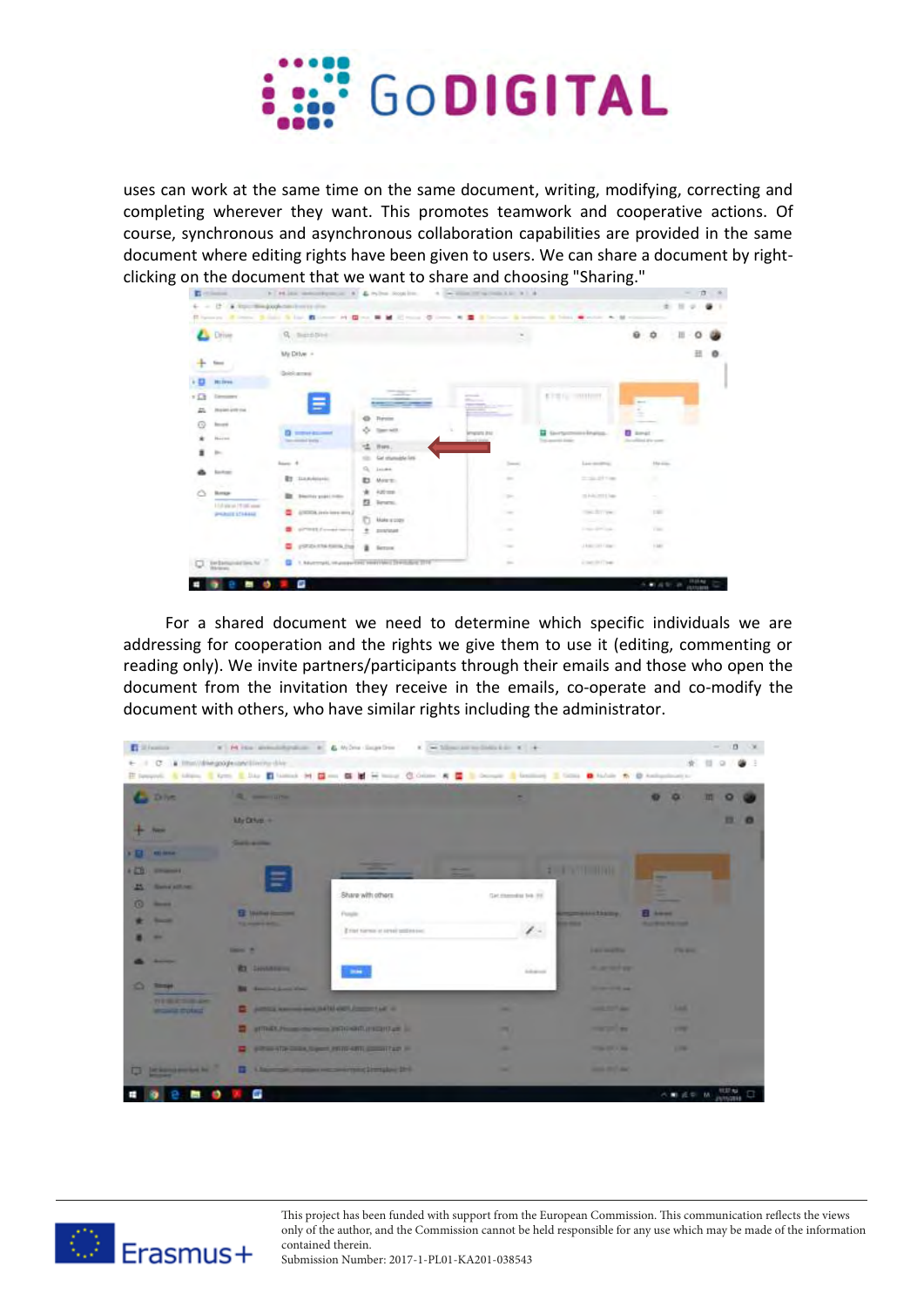



When we finish the document's procession and at any time during processing a Google Doc, it can be converted into another format (e.g. docx, txt, odt, pdf, webpage, etc.) and downloaded to the computer with the "Download As" command.

Similarly, following the same procedure described in the previous paragraphs we can open a presentation and give editing rights to user(s) in order to co-modify it with him/her/them. The presentation's environment has many of the tools of other known applications and allows users to co-configure multimedia presentations.

## **2.2.4.1.4 Creating, managing, sharing, giving user permissions and cooperating in shared Google forms. Receiving the incoming data**

Google Drive enables us to quickly and easily build questionnaires or quizzes, share them with specific users or leave them available to everyone ("public") online and get participants' answers to a spreadsheet.

To create a questionnaire, we click on "New" and then on "Google Forms" as shown below. We can choose between a blank form and a template.

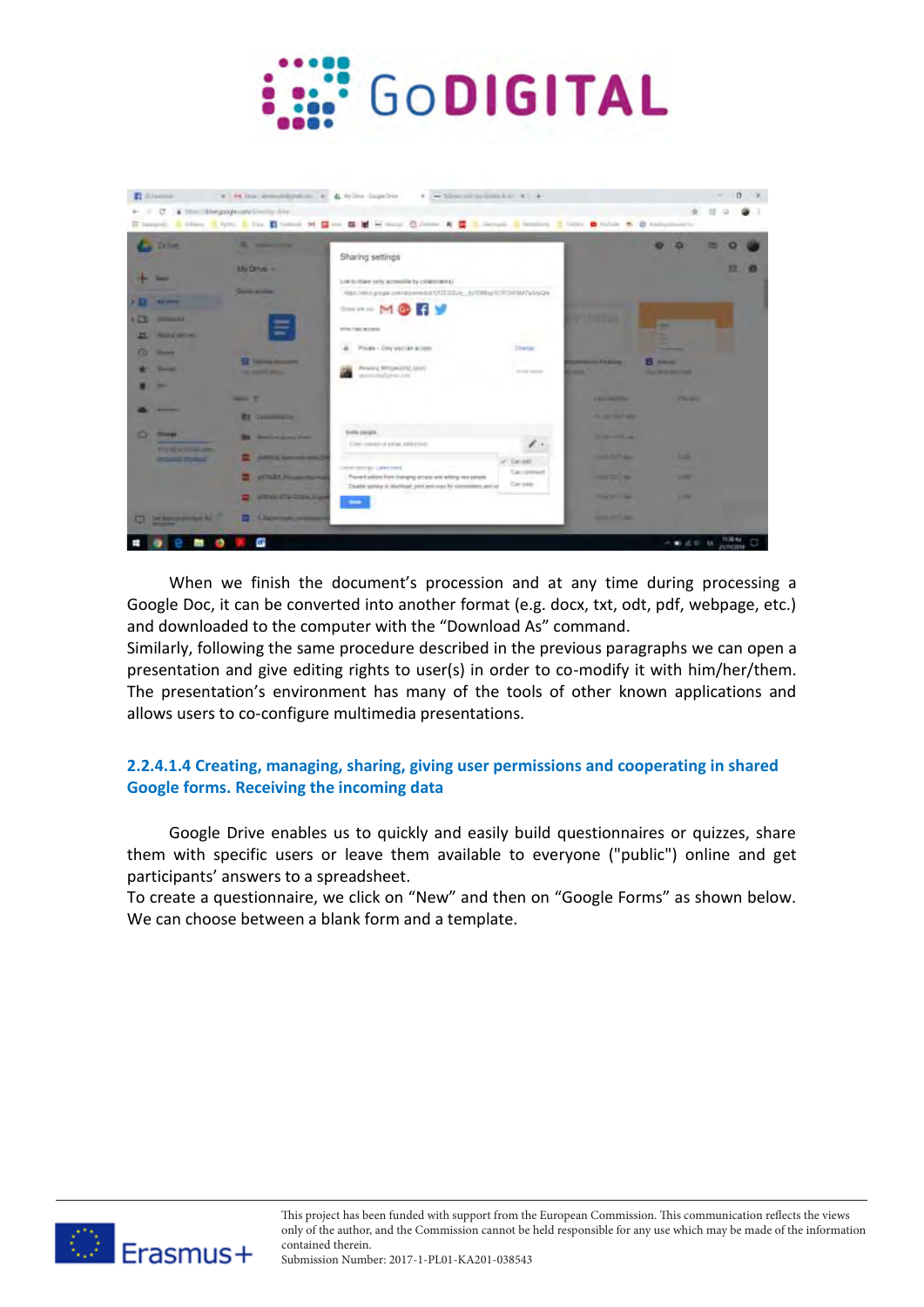

|    | Drive                                          | Q. Secret Direct   |                                                 |                               |                                      |                                 |
|----|------------------------------------------------|--------------------|-------------------------------------------------|-------------------------------|--------------------------------------|---------------------------------|
|    |                                                | Adultion -         |                                                 |                               |                                      |                                 |
| R3 | : Folder                                       |                    |                                                 |                               |                                      |                                 |
| ь  | I'll uptoed                                    | Bas.               |                                                 |                               |                                      |                                 |
| 购  | Felder upleat)                                 |                    |                                                 |                               |                                      | <b>Lines</b>                    |
| Ð  | Google Dock                                    | x                  |                                                 |                               |                                      | ---                             |
| 田  | Google Sheets                                  | r                  |                                                 | Industry September 2020       |                                      |                                 |
|    | Google Mides                                   | x                  | <b>SSETAL</b> , Attentures List                 | Gratição I seriwara dota<br>w |                                      | S. Moddie Platform (1) pdf      |
|    | katre:                                         | k.<br>o            | Octobe Forms                                    | n.                            |                                      | You concel fria lease.          |
|    |                                                | 顧<br>Harris &      | tionpechavings                                  |                               | <b>Blankfurm</b><br>From a femplate. |                                 |
|    | ENBURY                                         | u<br>R3<br>VK<br>田 | Google My Mayn<br>Google Shee                   |                               | YFW.                                 | n a<br>to import scored in your |
| ۵  | <b>IRIANOS</b>                                 | υ<br>m<br>VI.      | Dougle Aveboard                                 |                               | in.                                  | 15.9mi (IFF7.1th                |
|    | <b>MAIL BD ST NO GEORGIA</b><br>UPRAIR STOVAGE | CM<br>m            | Cannett mani lega                               |                               | <b>Inc</b>                           | IRres 1915 me                   |
|    |                                                | ο                  | ΦΟΜΑ Εργασίες Υποστηρίζημε ΤΠΕ (Τ.Υ. 2017) στου |                               | TTIL                                 | <b>Defens 2011 FBS</b>          |

We give a name to our form in the "Untitled Form" field and save it. Then we start formulating questions and formatting them.

| + Untitled form           |                                                                                                                                                                                  | $00 - 100$<br>٠                  |
|---------------------------|----------------------------------------------------------------------------------------------------------------------------------------------------------------------------------|----------------------------------|
|                           | <b>BRITTONI</b><br><b>REPORTS</b><br>Untitled form                                                                                                                               |                                  |
|                           | $\scriptstyle\rm{H}$<br>Multiple official<br><b>Antibiot Committee</b><br>Ci come i<br>Continent e INCIDIME                                                                      | o<br>76<br>西<br>$\alpha$<br>冨    |
|                           |                                                                                                                                                                                  |                                  |
| ٠<br><b>Untilled form</b> | or: Short means                                                                                                                                                                  | 大制 近例 解<br>ø<br><b>READ</b><br>۰ |
|                           | <b>ED PRIVATE</b><br><b>GREETING</b><br><b>RESERVEES</b><br>(@) Mattistraticion<br><b>El circitors</b><br>Untitled form<br>C Dop down<br>The communities<br><b>Q</b> Filt spital |                                  |

This project has been funded with support from the European Commission. This communication reflects the views only of the author, and the Commission cannot be held responsible for any use which may be made of the information contained therein.

8



Submission Number: 2017-1-PL01-KA201-038543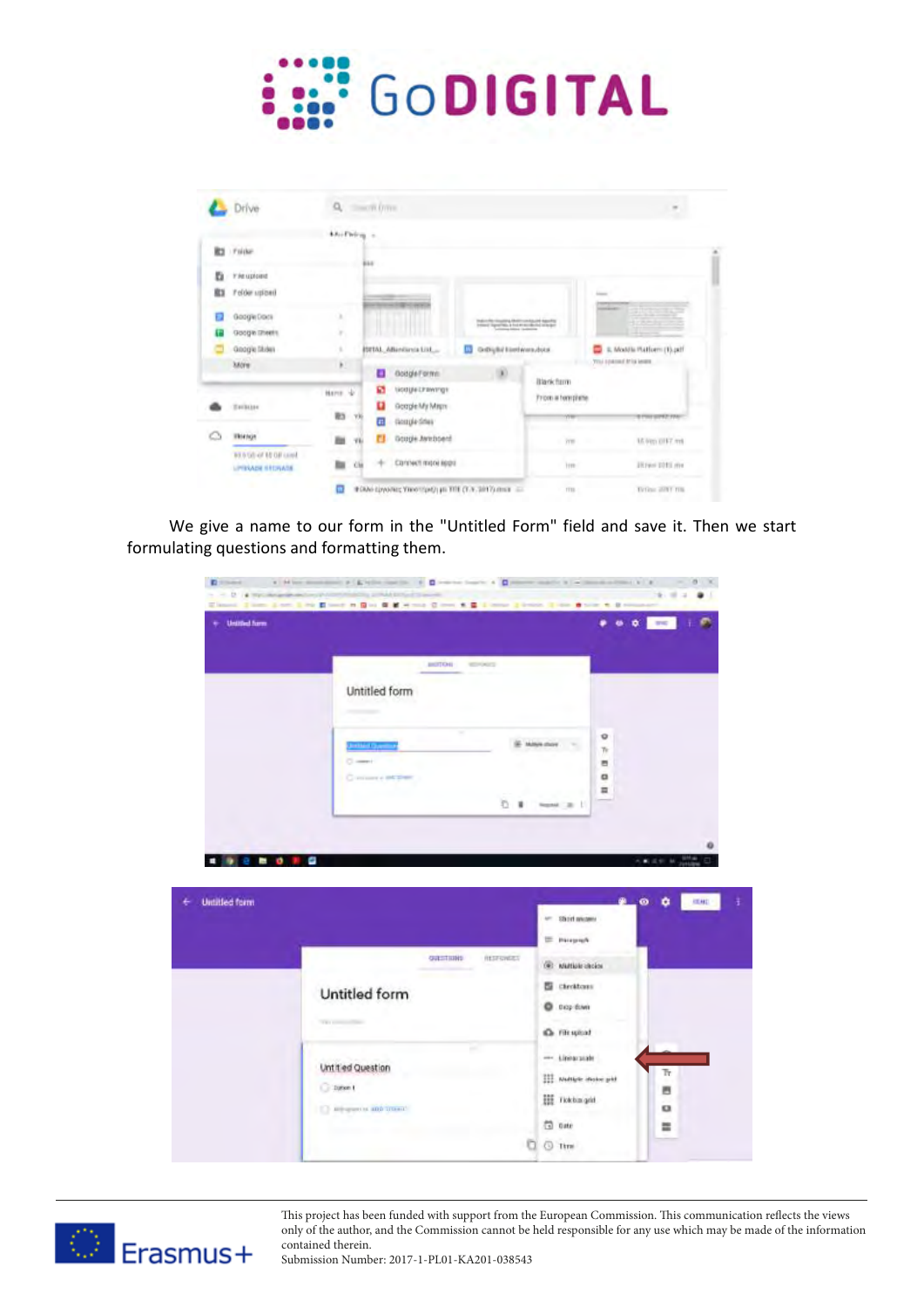

The first one appears automatically. The next ones we want to add we click each time the **+** tool located on the right.

In each question it is necessary to select first its type (short answer, paragraph, multiple choice, checkboxes, dropdown e.t.c). Then we type the question and possible answers. Questions are saved automatically There is the possibility to upload and include files such as, for example, pictures, videos, etc. The questionnaire can be structured in one or more sections. The Add a New Section the option is again given to the tools on the right. We can also duplicate a question or delete it.

At any time we can see our creation using the preview option or From the "Customize Theme" option, we can change the pattern, the background or the image of the questionnaire by choosing from a range of colors or topics sorted into categories or by uploading and using our own image.



When we complete the form/questionnaire, we can share it from "Add Collaborators" option by giving editing, commenting, or reading rights. In the first case (editing), we have collaborative processing and formatting of the form, following the way and utilizing the capabilities that described for the documents.

| Untitled form<br><br>C |                                                                         |            |              |                          |   | ๏ | ▫ | <b>BMG</b>          |  |
|------------------------|-------------------------------------------------------------------------|------------|--------------|--------------------------|---|---|---|---------------------|--|
|                        |                                                                         |            |              |                          |   |   |   | <b>LEVEL</b>        |  |
|                        |                                                                         | OUTSTRING: | <b>HUNGE</b> |                          |   |   | ō | Make a cony         |  |
|                        |                                                                         |            |              |                          |   |   | u | <b>Shouldn't be</b> |  |
|                        | Untitled form                                                           |            |              |                          |   |   |   | <b>Gerandistins</b> |  |
|                        | Telephone and products                                                  |            |              |                          |   |   |   | & Pitt              |  |
|                        |                                                                         |            |              |                          |   |   |   | 42. Attornismen.    |  |
|                        | Untitled Question                                                       |            | <b>STAR</b>  | <b>B. Milliple dolor</b> | ÷ |   |   | 4.3 Skript editor   |  |
|                        |                                                                         |            |              |                          |   |   |   | Alberta             |  |
|                        | C false t<br><b>Contractor Contractor</b><br>C. Advance or Audi fronti- |            |              |                          |   |   |   | 2. Polescal.        |  |
|                        |                                                                         |            |              | <b>SECTION</b>           |   |   | Ξ |                     |  |
|                        |                                                                         |            |              | $C$ .                    |   |   |   |                     |  |

This project has been funded with support from the European Commission. This communication reflects the views only of the author, and the Commission cannot be held responsible for any use which may be made of the information contained therein.

9



Submission Number: 2017-1-PL01-KA201-038543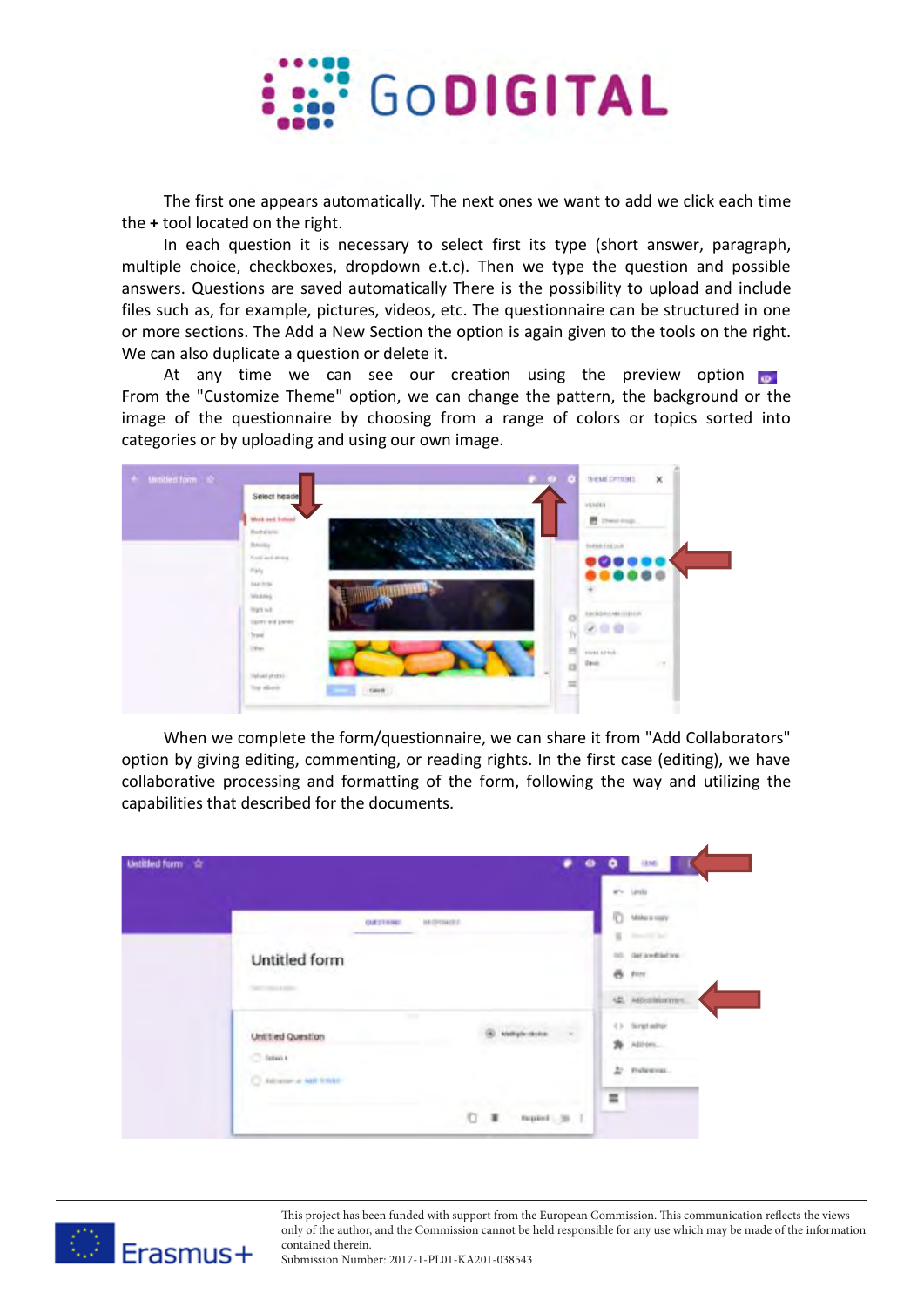

After the answers' entry process has been completed, the results are available in an Excel document format and in a graphic representation either as for all the responders a whole or individually on the "Responses" tab.

| <b>ΡΟΤΗΜΑΤΟΛΟΓΙΟ ΔΙΕΡΕΥΝΑΙΣ ΑΝΑΓΚΩΝ ΓΙΑ ΣΥΝΕΧΙΣΗ ΤΟΥ ΤΗ</b><br>auctions.    | <b>MINIMER ST</b>           |                      | 18745 |
|-----------------------------------------------------------------------------|-----------------------------|----------------------|-------|
| 28 responses<br><b>BURNHAW</b><br>INDIVIDUAL.                               |                             | <b>STEP</b>          |       |
| θεματικοί δέντες των θα θέλατε να συμπεριλάβουμε στα νέο σπρόσφωτικά κολλα- |                             | Annetti u vennona    |       |
|                                                                             |                             |                      |       |
|                                                                             |                             |                      |       |
|                                                                             |                             |                      |       |
|                                                                             |                             |                      |       |
| mandel was that strucks support from a                                      | Talking deposits an outcome | Novama permiteria di |       |

The results available in a spreadsheet form can be retrieved from the "Create Spreadsheet" option.

#### **2.2.4.1.5 Reviews' history monitoring**

Useful for the collaborative process is the ability for partners to see the activity history on a shared document or folder. This way they can watch the time and know who has made changes in the document.



How can we see Google Drive History (past activity)?

In our drive we click "My Drive" on the left. Then in the upper right, we click "Info" and then "Activity" to see recent changes. In case we are interested in the activity of a